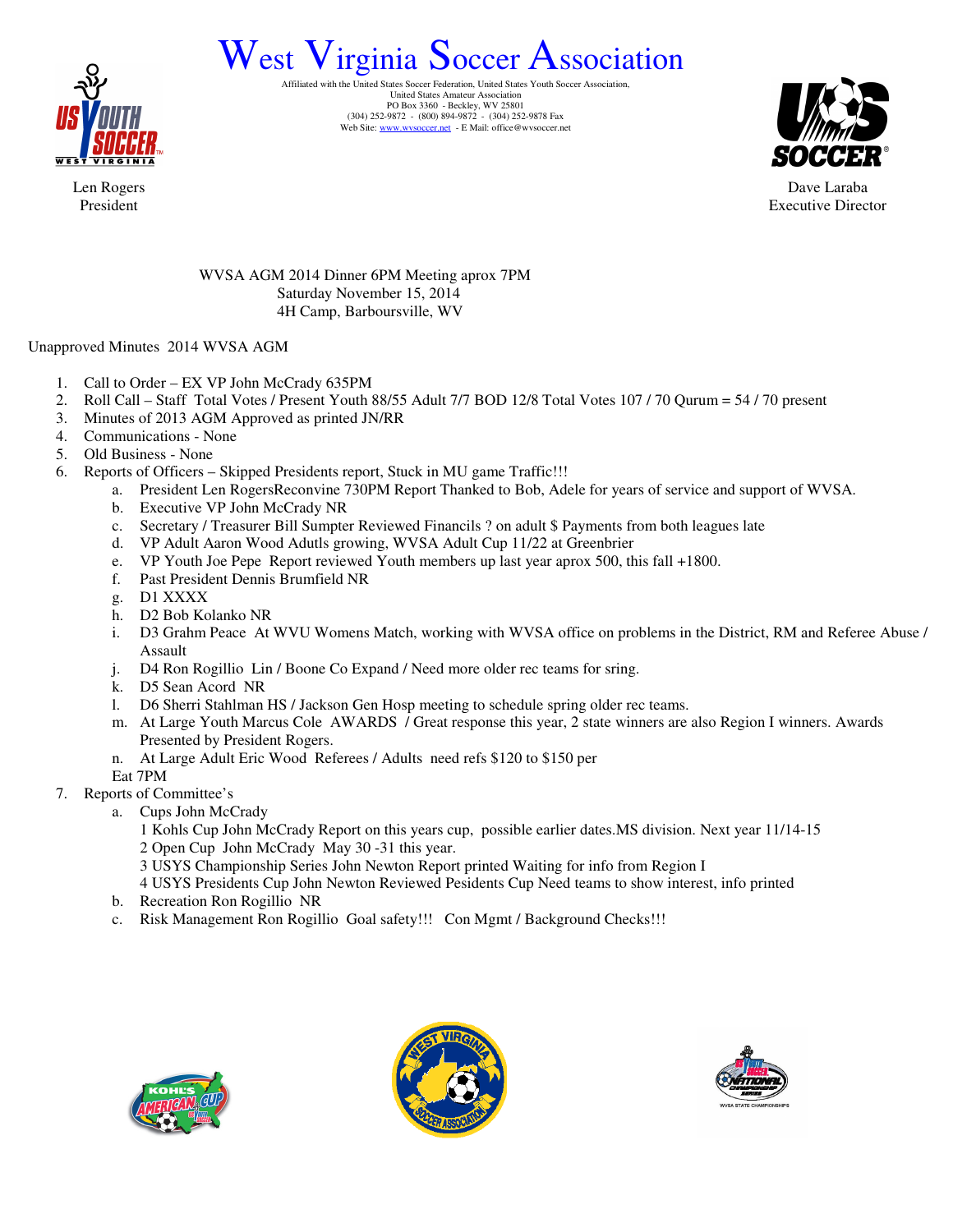- d. Referee Mike McCarthy /Len Rogers NR recert this PM
- e. Budget Dave Laraba / Bill Sumpter to NB
- f. Top Soccer Jude Greene Class to train coaches, mtown, pburg, KVSL, Bkly

## 8. Staff Reports

- a. Executive Director Dave Laraba Reviwed report
- b. Director of Coaching Bob Gray NR
- c. Director of Member Services, Jude Greene NR
- d. Director Administrative Services Kristi Richmond NR
- e. Director of Soccer Operations, Media and Communications, Marcus Cole Reviewed report, keep responding to requests for info and comments. Contact Marcus with any ideas for improvement in programs.
- f. ODP Administrator, Aresa Gocke Dates on website, Amanda Wyatt joining ODP Staff as Girls Administrator and office liaison.

#### 9. New Business

- a. Elections of Officers
	- Chair to EX VP John McCrady
	- 1 President All members may vote M to elect Len Rogers BN/JoN unanimous
		- Chair Back to President Rogers
	- 2 VP Youth Youth members and youth at large only
	- M to elect Joe Pepe NPYSL/ YMCASWV unanimous
	- 3 Sec / Treasurer All members may vote
	- M to elect Bill Sumpter BN/TM unanimous
	- 4 D1 (1Yr) No Nomination
	- 5 D2 District members may vote, NPYSL M to elect Bob Kolanko Unanimous
	- 6 D4 District Members may vote, KVSC, WV Chaos, Huntington YMCA, WVSC, Wayne Co.
	- M to elect Ron Rogillio WC / KVSL unanimous
	- 7 D6 District Members may Vote WCSA, RYSA
	- M to elect Sherry Stahlman WCSA/ RYSC unanimous
	- 8 At Large Adult Adult Members and officers may vote, SWVASL, MUSC, RSC, VP adult, at Large Adult M to elect Cody Freas EW/ MUSC
	- 9 At large Youth 1 Year Term Youth members and youth officers may vote
		- M to elect Phil Young NPYSL/ Preston Co Unanimous
- b. Approval of Budget EW / RR Aproved ? for Bill on preparation and changes from 13-14
- c. Approval of BOD Actions NA
- d. Amendments to The WVSA Constitution NA
- e. By Law Amendments NA
- f. Policy and Procedure Changes see below
- g. Other New Business Review of WVSA Academy Program Explained program and invited members to contact Jude/ Dave or Alex at WVFC for info.

# **Clarification of WVSA Concussion Procedures JN/ EW Aprv**





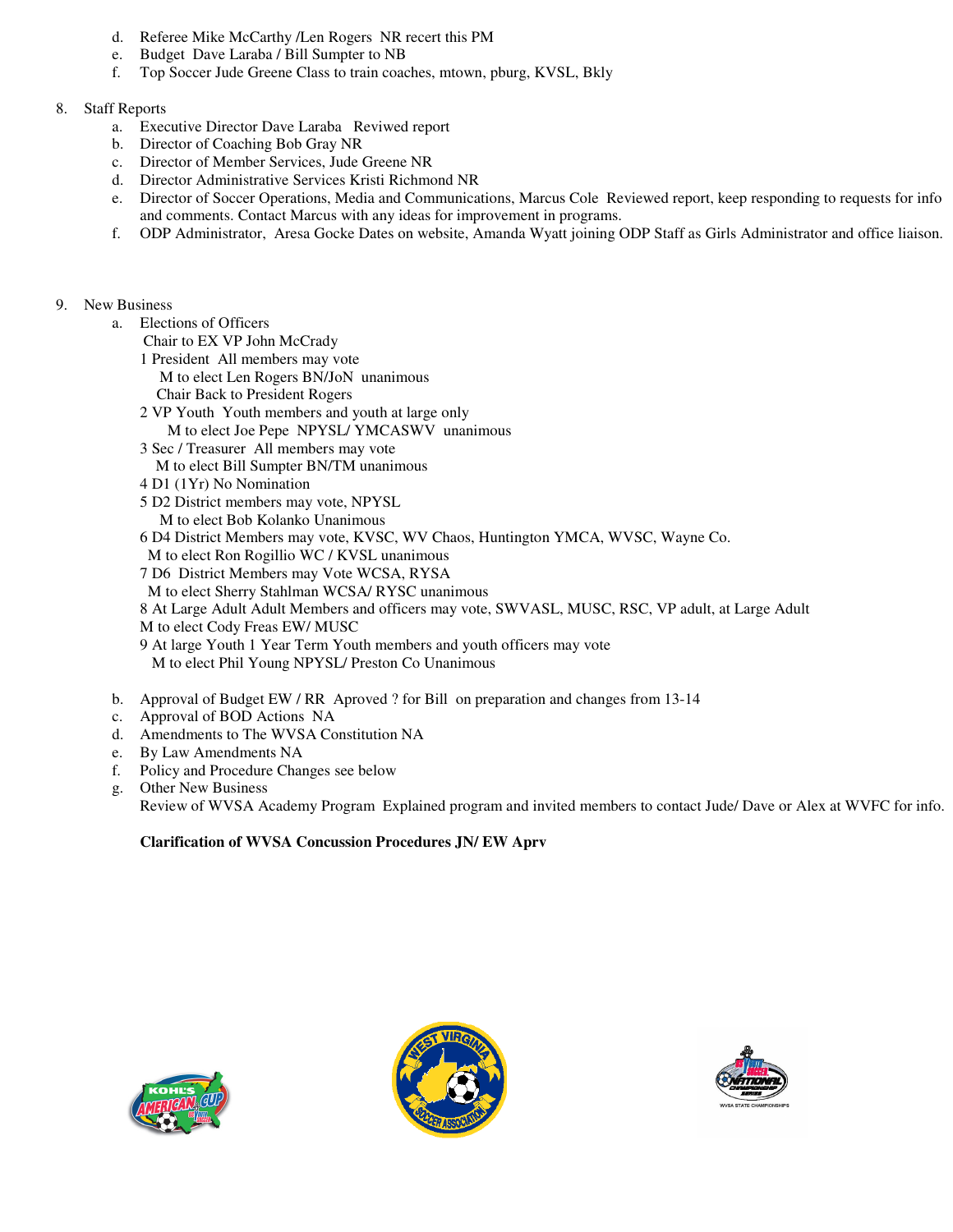**Chapter** 7,(7.1.1.9.1) second paragraph needs to be worded. JN / BN Approved

Current wording:

9. 1. A West Virginia resident playing on a WVSA Travel team can only be rostered on the team as a Primary player. The only Secondary players allowed on a WVSA Travel roster will be out of state players registered as Primary players in another state.

Amended Wording:

The only Secondary players allowed to be rostered on a Travel team will be a WV resident released to play Primary in another state.

The secondary player is only allowed to play on a League Roster for play in an out of state league (PA West, ODSL, NCSL, MOSSL and WAGS).

h. Membership Applications / Name Changes

New Clubs/Leagues

Rec

Big Bear Youth Soccer League (Wyoming Co) JN/RR Approved

Travel

Point Pleasant Legend Jn/ CF Approved

Revolution Soccer Club JN/TM Approved

Seneca Soccer Travel Club RR / W Approved

Name Change

Travel

From: WVSC

WV Chaos

To: West Virginia Futboll Club (WVFC) CF/RF Approved

10. Good of the Game

Adjournment 840PM





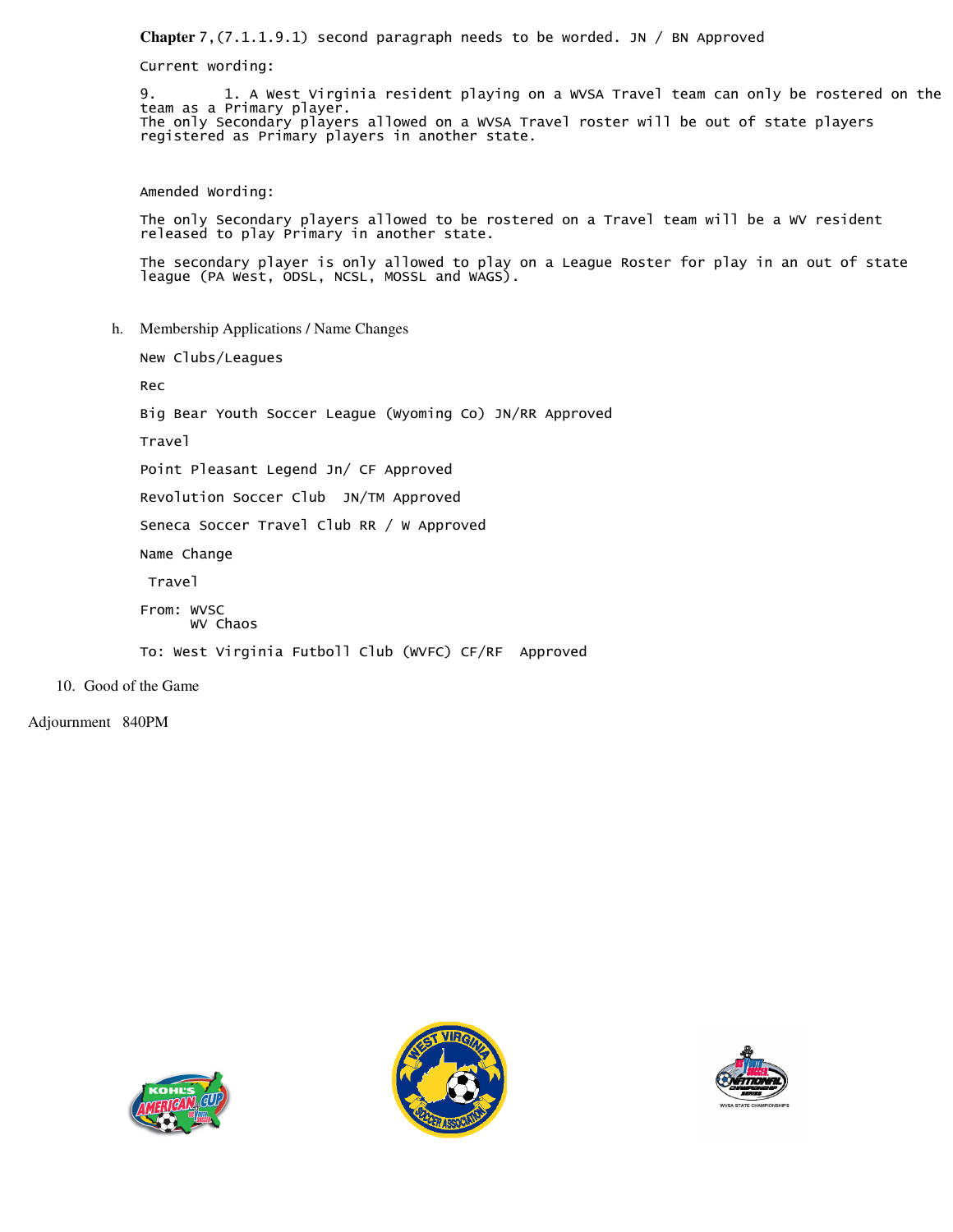## **WVSA AGM Saturday November 15, 2014 4H Camp Barboursville, WV Election Nomination Form**

# **All nominations must have the written approval of the nominee and need to be sent to the WVSA Office by 11/10/14**

| <b>Office</b>        | <b>Nominee</b>         | <b>Nomination Submitted By</b> |
|----------------------|------------------------|--------------------------------|
| President            | Len Rogers             | Huntington YMCA                |
| VP Youth             | Joe Pepe               | John McCrady                   |
| Sec/Treas            | <b>Bill Sumpter</b>    | YMCA of SWV                    |
| District 1 Comm 1 Yr | Vacant                 |                                |
| District 2 Comm.     | Bob Kolanko            | <b>NPYSL</b>                   |
| District 4 Comm.     | Ron Rogillio           | <b>KVSL</b>                    |
| District 6 Comm      | <b>Sherry Stahlman</b> | Ripley YSC                     |
| At Large Adult       | Cody Freas             | Dana Sutton, SWVASL            |
| At large Youth 1 yr  | Phill Young            | <b>WVSC</b>                    |